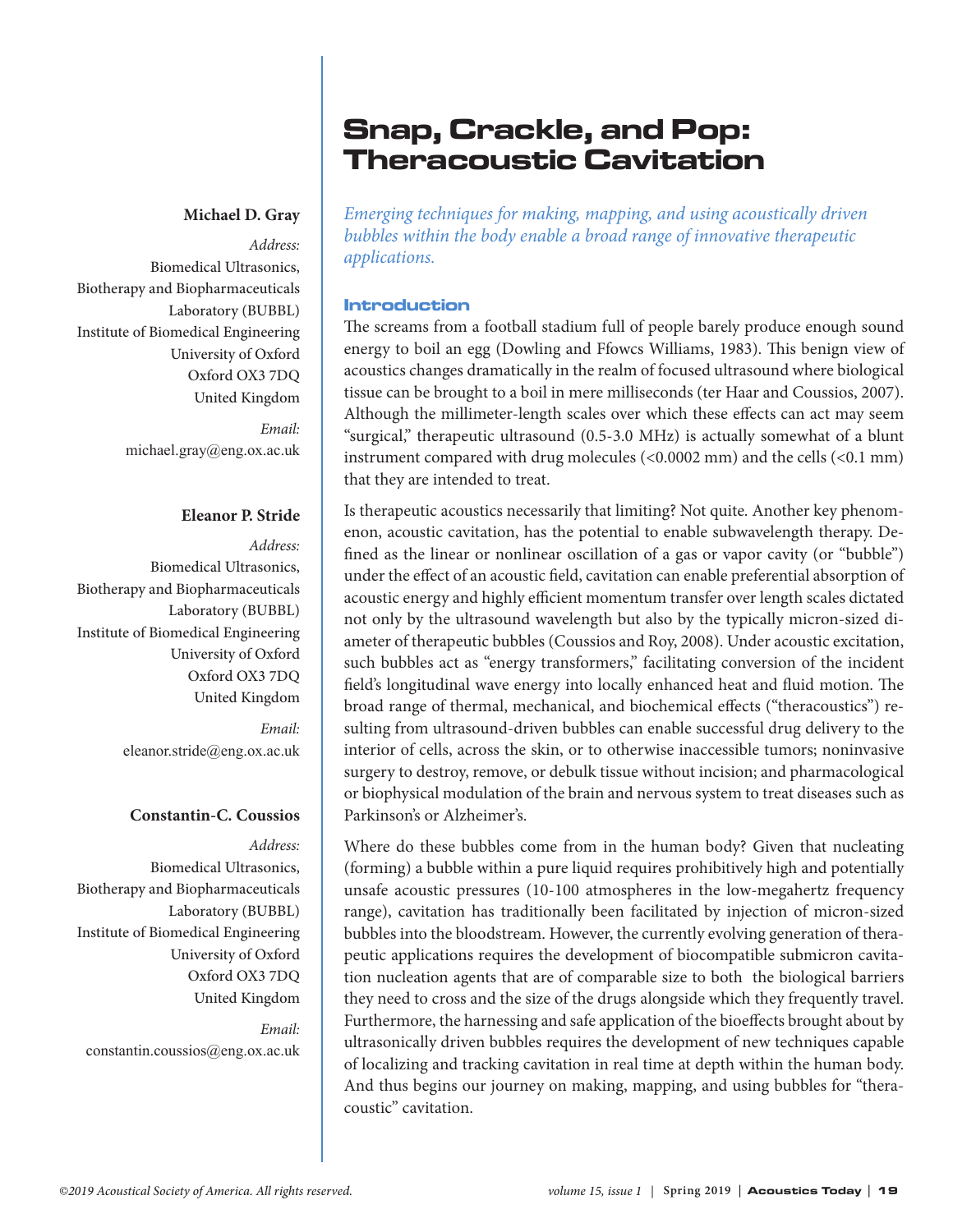#### Making Bubbles

An ultrasound field of sufficient intensity can produce bubbles through either mechanical or thermal mechanisms or a combination of the two. However, the energy that is theoretically required to produce an empty cavity in pure water is significantly higher than that needed to generate bubbles using ultrasound in practice. This discrepancy has been explained by the presence of discontinuities, or nuclei, that provide preexisting surfaces from which bubbles can evolve. The exact nature of these nuclei in biological tissues is still disputed, but both microscopic crevices on the surfaces of tissue structures and submicron surfactant-stabilized gas bubbles have been identified as likely candidates (Fox and Hertzfeld, 1954; Atchley and Prosperetti, 1989).

The energy required to produce cavitation from these socalled endogenous nuclei is still comparatively large, and so, for safety reasons, it is highly desirable to be able to induce reproducible cavitation activity in the body using ultrasound frequencies and amplitudes that are unlikely to cause significant tissue damage. Multiple types of synthetic or exogenous nuclei have been explored to this end. To date, the majority of studies have employed coated gas microbubbles widely used as contrast agents for diagnostic imaging (see article in *Acoustics Today* by Matula and Chen, 2013). A primary disadvantage of microbubbles is that their size  $(1-5 \mu m)$  prevents their passing out of blood vessels (extravasating) into the surrounding tissue. As a consequence, cavitation is restricted to the blood stream. The bubbles are also relatively unstable, having a half-life of about 2 minutes once injected.

There has consequently been considerable research into alternative nuclei. These include solid nanoparticles with hydrophobic cavities that can act as artificial crevices (Rapoport et al., 2007; Kwan et al., 2015). Such particles have much longer circulation times (tens of minutes) and are small enough to diffuse out of the bloodstream into the surrounding tissue. Nanoscale droplets of volatile liquids, such as perfluorocarbons, have also been investigated as cavitation nuclei (see *Acoustics Today* article by Burgess and Porter, 2015). These are similarly small enough to circulate in the bloodstream for tens of minutes and to extravasate. On exposure to ultrasound, the liquid droplet is vaporized to form a microbubble. A further advantage of artificial cavitation nuclei is that they can be used as a means of encapsulating therapeutic material to provide spatially targeted delivery. This can significantly reduce the risk of harmful side effects from highly toxic chemotherapy drugs.



*Figure 1. Illustrations of bubble emission behavior as a function of driving pressure. At moderate pressures, harmonics (integer mul*tiples of the driving frequency [f<sub>o</sub>]) are produced, followed by frac*tional harmonics at higher pressures and eventually broadband noise (dashed lines indicate that the frequency range extends beyond the scale shown). Microbubbles (top left) will generate acoustic emissions even at very low pressures, whereas solid and liquid nuclei (top right) require significant energy input to activate them and so typically produce broadband noise. The representative frequency spectra showing harmonic (bottom left) and broadband (bottom right) components*  were generated from cavitation measurements with  $\rm f_{o}$  = 0.5 MHz.

Cavitation agents also have an advantage over many other drug delivery devices because their acoustic emissions can be detected from outside the body, enabling both their location and dynamic behavior to be tracked. Even at relatively low-pressure amplitudes such as those used in routine diagnostic ultrasound, microbubbles respond in a highly nonlinear fashion and hence their emissions contain harmonics of the driving frequency (Arvanitis et al., 2011). As the pressure increases so does the range of frequencies in the emission spectrum, which will include fractional harmonics and eventually broadband noise (**Figure 1**). More intense activity, which is normally associated with more significant biological effects, will produce broadband noise. Liquid and solid cavitation nuclei require activation pressures that are above the threshold for violent (inertial) bubble collapse and thus these agents always produce broadband emissions.

#### Mapping Bubbles

In both preclinical in vivo and clinical studies, a broad spectrum of bubble-mediated therapeutic effects has been demonstrated, ranging from the mild (drug release and intracellular delivery, site-specific brain stimulation) to the malevolent (volumetric tissue destruction). This sizable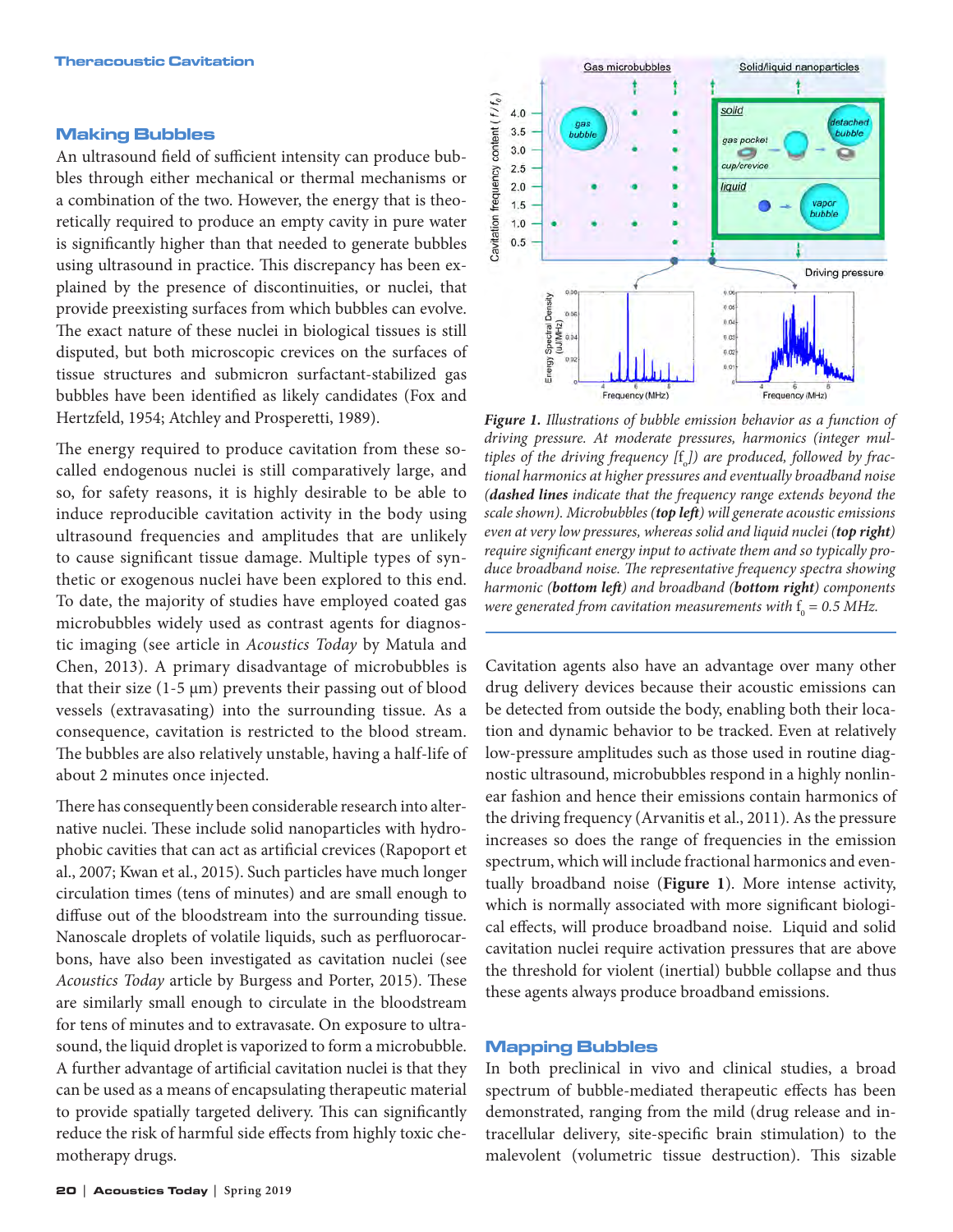range of possible effects and the typical clinical requirement for only a specific subset of these at any one instance underscores the need for careful monitoring during treatment. Despite the myriad bubble behaviors and resulting bioeffects, very few are noninvasively detectible in vivo. For example, light generation during inertial cavitation (sonoluminescence) produced under controlled laboratory conditions may be detectible one meter away, but in soft tissue, both the relatively weak light production and its rapid absorption renders in vivo measurement effectively impossible. Magnetic resonance (MR) techniques, known for generating threedimensional anatomic images, may also be used to measure temperature elevation, with clinically achievable resolution on the order of 1°C, 1 s, and 1 mm (Rieke and Pauly, 2008). However, because these techniques are generally agnostic to the cause(s) of heating, they cannot mechanistically identify bubble contributions to temperature elevation nor can they generally indicate nonthermal actions of bubble activity. On the basis of high-resolution availability of bubble-specific response cues, active and passive ultrasonic methods appear best suited for noninvasive clinical monitoring.

## **Active Ultrasound**

The enhanced acoustic-scattering strength of a bubble excited near resonance (Ainslie and Leighton, 2011) is exploitable with diagnostic systems that emit and receive ultrasound pulses; bubbles can be identified as regions with an elevated backscatter intensity relative the low-contrast scattering that is characteristic of soft tissues and biological liquids. Intravenous introduction of microbubbles may therefore substantially improve the diagnostic visibility of blood vessels (where microbubbles are typically confined) by increasing both echo amplitude and bandwidth (Stride and Coussios, 2010). Spatial resolution approaching 10 μm may be clinically feasible with "super-resolution" methods employing microbubbles exposed to a high-frame rate sequence of lowamplitude sound exposures (Couture et al., 2018), yielding in vivo microvascular images with a level of detail that was previously unthinkable with diagnostic ultrasound.

Active ultrasound transmissions temporally interleaved with therapeutic ultrasound pulses have been used for bubble detection and tracking (Li et al., 2014). This timing constraint means that cavitation activity occurring during therapeutic ultrasound exposures (often thousands of cycles) would be missed, and with it, information about the therapy process would remain unknown. This limitation is especially important if using solid cavitation nuclei, which are essentially anechoic unless driven with a low-frequency excitation (e.g., therapy beam).

### *Passive Ultrasound*

Passive acoustic mapping (PAM) methods are intended to detect, localize, and quantify cavitation activity based on analysis of bubble-scattered sound (for a review of the current art, see Haworth et al*.*, 2017; Gray and Coussios, 2018). Unlike activeimaging modalities, PAM images may be computed at any time during a therapeutic ultrasound exposure and are decoupled from restrictions on timing, pulse length, or bandwidth imposed by the means of cavitation generation. Because of this timing independence, PAM methods yield fundamentally different (and arguably more relevant) information about microbubble activity. For example, features in the passively received spectrum such as half-integer harmonics (**Figure 1**) may be used to distinguish cavitation types from each other and from nonlinearities in the system being monitored and therefore may indicate the local therapeutic effects being applied.

The processes for PAM image formation are illustrated in **Figure 2.** Suppose a single bubble located at position  $x_s$  radiates sound within a region of interest (ROI), such as a tumor undergoing therapeutic ultrasound exposure. Under ideal conditions, the bubble-emitted field propagates spherically, where it may be detected by an array of receivers, commonly a conventional handheld diagnostic array placed on the skin. PAM methods estimate the location of the bubble based on relative delays between array elements due to the curvature of the received wave fronts. This stands in contrast to conventional active methods that localize targets using the time delay between active transmission and echo reception.

After filtering raw array data to remove unwanted signals (such as the fundamental frequency of the active ultrasound that created the cavitation), PAM algorithms essentially run a series of spatial and temporal signal similarity tests consisting of two basic steps. First, the array data are steered to a point (*x*) in the ROI by adding time shifts to compensate for the path length between *x* and each array element. If the source actually was located at the steering location  $(x = x_s)$ , then all the array signals would be temporally aligned. Second, the steered data are combined, which in its simplest form involves summation. In more sophisticated forms, the array signal covariance matrix is scaled by weight factors optimized to reduce interference from neighboring bubbles (Coviello et al*.*, 2015).

Regardless of the procedural details, the calculation typically yields an array-average signal power for each steering location in the ROI. This quantity is maximized when the array has been steered to the source location, and the map has its best spatial resolution when interference from other sources has been suppressed. The processing illustration in **Figure 2** is in the time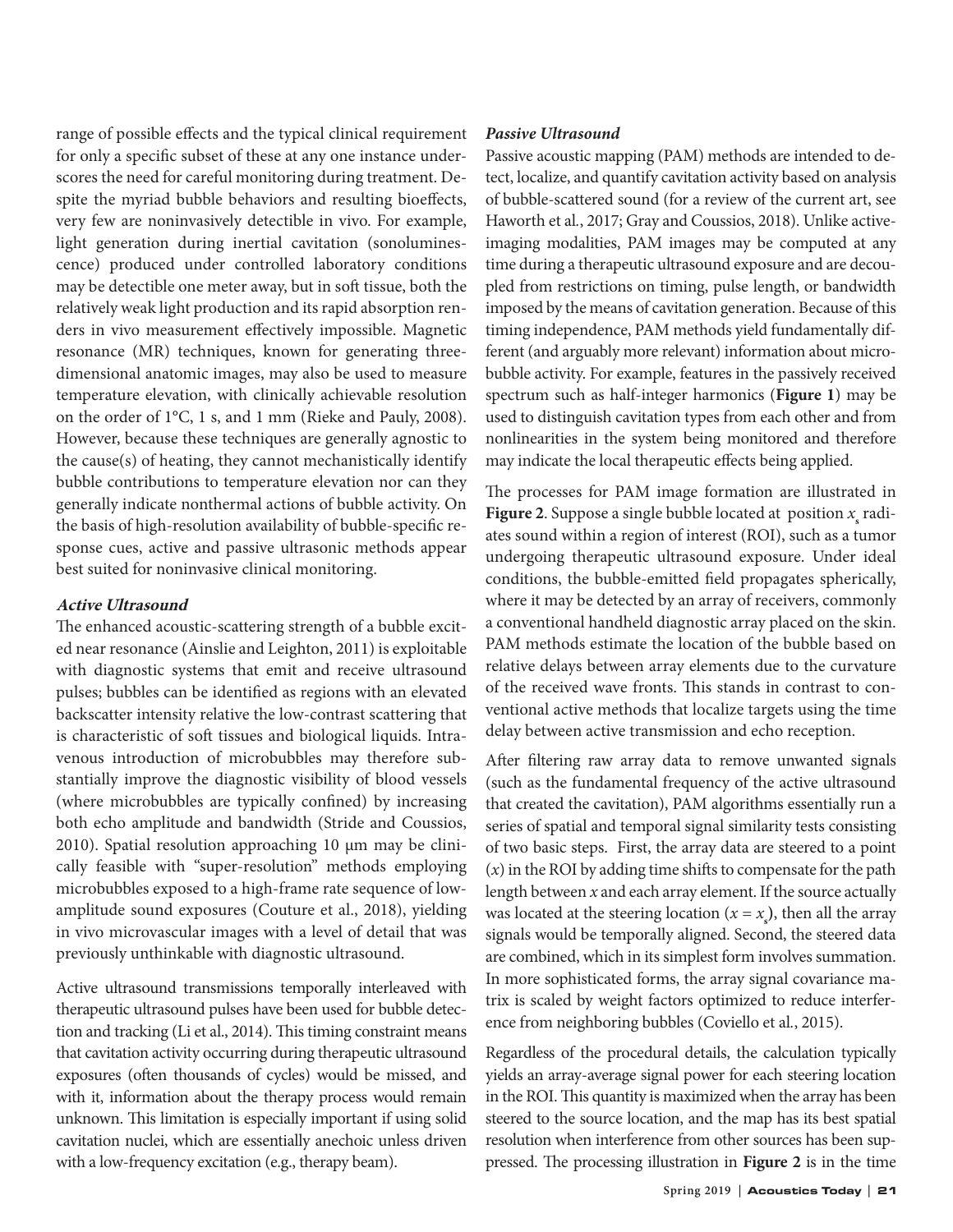

*Figure 2.Time domain illustration of passive acoustic mapping (PAM) processing. Bubble emissions are received on an array of sensors. Signals (black) have relative delays that are characteristic of the distance between the array and the source location. After filtering the raw data*  to isolate either broadband or narrowband acoustic emissions of interest, the first processing step is to steer the array to a point in the region of *interest (ROI) by applying time shifts to each array element. If the steered location matches that of the source (*x = x**<sup>s</sup> )***, the signals will be time aligned (red); otherwise, the signals will be temporally misaligned (blue;* x ≠ x**<sup>s</sup>** *). The second processing step combines the time-shifted signals to estimate signal power; poorly correlated data will lead to a low power estimate while well-correlated data will identify the source. Repeating this process over a grid in the ROI leads to an image of source (bubble) strength (bottom left). The image has a dynamic range of 100, and red indicates a maximum value.* 

domain, but frequency domain implementations offer equivalent performance with potentially lower calculation times.

The roots of PAM techniques are found in passive beamforming research performed in the context of seismology, underwater acoustics, and radar. The utility of these techniques comes from their specific benefits when applied to noninvasive cavitation monitoring.

- Images are formed in the near field of the receive array so that sources may be identified in at least two dimensions (e.g., distance and angle).
- Received data may be filtered to identify bubble-specific emissions (half-integer harmonics or broadband noise elevation), thereby decluttering the image of nonlinear background scattering and identifying imaging regions that have different cavitation behaviors.
- A single diagnostic ultrasound array system can be used to provide both tissue imaging and cavitation mapping capabilities that are naturally coaligned so that the monitoring process can describe the tissue and bubble status before, during, and after therapy.
- Real-time PAM may allow automated control of the therapy process to ensure procedural safety.

For both passive and active ultrasonic methods, image quality and quantitative accuracy may be limited by uncertainties in tissue sound speed and attenuation. Unlike MR or active ultrasonic methods, PAM data must be superimposed on tissue morphology images produced by other imaging methods to provide a context for treatment guidance and monitoring.

#### *Clinical PAM Example*

Over the last decade, PAM research has progressed from small-rodent to large-primate in vivo models, and recently, a clinical cavitation mapping dataset was collected during a Phase 1 trial of ultrasound-mediated liver heating for drug release from thermally sensitive liposomes (Lyon et al., 2018). **Figure 3** shows an axial computed tomography (CT) image of one trial participant, including the targeted liver tumor. The incident therapeutic-focused ultrasound beam (FUS; **Figure 3,** *red arrow*) was provided by a clinically approved system, while the PAM data (**Figure 3***, blue arrow*) was collected using a commercially available curvilinear diagnostic array. The CT-overlaid PAM image (and movie showing six consecutive PAM frames, see [acousticstoday.org/gray-media\)](https://acousticstoday.org/gray-media/) was generated using a patient-specific sound speed estimate and an adaptive beamformer to minimize beamwidth. Although the monitoring was performed over an hour-long treatment, only a small handful of cavitation events was detected (<0.1% of exposures). This was as expected given that no exogenous microbubbles were used and the treatment settings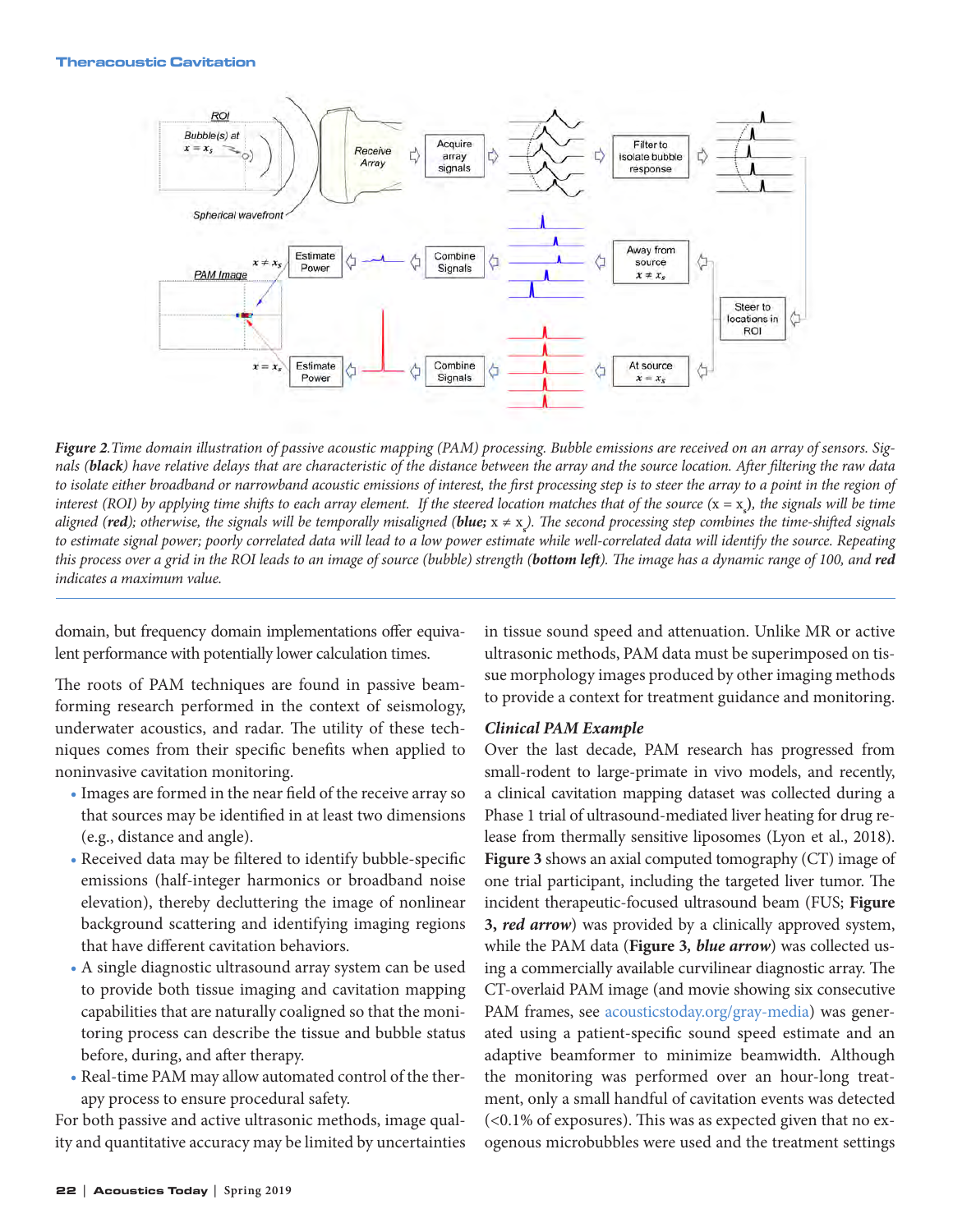were intended to avoid thermally significant cavitation. This example shows the potential for real-time mapping of bubble activity in clinically relevant targets using PAM techniques.

### Using Bubbles

### **Bubble Behaviors**

The seemingly simple system of an ultrasonically driven bubble in a homogeneous liquid can exhibit a broad range of behaviors (**Figure 4**). In an unbounded medium, bubble wall motion induces fluid flow, sound radiation, and heating (Leighton, 1994) and may spur its own growth by rectified diffusion, a net influx of mass during ultrasonic rarefaction cycles. When a bubble grows sufficiently large during the rarefactional half cycle of the acoustic wave, it will be unable to resist the inertia of the surrounding liquid during the compressional half cycle and will collapse to a fraction of its original size. The resulting short-lived concentration of energy and mass further enhances sound radiation, heating rate, fluid flow, and particulate transport and can lead to a chemical reaction (sonochemistry) and light emission (sonoluminescence). Regarding the spatially and temporally intense action of this "inertial cavitation," it has been duly noted that in a simple laboratory experiment "…one can create the temperature of the sun's surface, the pressure of deep oceanic trenches, and the cooling rate of molten metal splatted onto a liquid-heliumcooled surface!" (Suslick, 1990, p. 1439).

Further complexity is introduced when the bubble vibrates near an acoustic impedance contrast boundary such as a glass slide in an in vitro experiment or blood vessel wall in tissue. Nonlinearly generated circulatory fluid flow known as "microstreaming" is produced as the bubble oscillates about its translating center of mass (Marmottant and Hilgenfeldt, 2003) and can both enhance transport of nearby therapeutic particles (drugs or submicron nuclei) and amplify fluid shear stresses that deform or rupture nearby cells ("microdeformation" in **Figure 4**).

## *Theracoustic Applications:*

### *Furnace, Mixer, and Sniper Bubbles*

Suitably nucleated, mapped, and controlled, all of the aforementioned phenomena find therapeutically beneficial applications within the human body. Here, we present a subset of the everexpanding range of applications involving acoustic cavitation.

One of the earliest, and now most widespread, uses of therapeutic ultrasound is thermal, whereby an extracorporeal transducer is used to selectively heat and potentially destroy a well-defined tissue volume ("ablation"; Kennedy, 2005). A key challenge in selecting the optimal acoustic parameters to achieve this is the inevitable compromise between propaga-



*Figure 3. Example of passive cavitation mapping during a clinical therapeutic ultrasound procedure. Left: axial CT slice showing thoracic organs, including the tumor targeted for treatment, with red and blue arrows indicating the directions of therapeutic focused ultrasound (FUS) incidence and PAM data collection, respectively. Right: enlarged subregion (left, blue dashed-line box) in which a PAM image was generated. Maximum (red) and minimum (blue) color map intensities cover one order of magnitude. A video of six successive PAM frames spanning a total time period of 500 microseconds is available at (acousticstoday.org/gray-media).* 



*Figure 4. Illustration of bubble effects and length scales. Green, in vivo measurement feasibility; jagged shapes indicate reliance on inertial cavitation; red dots, best spatial resolution; text around radial arrows, demonstrated noninvasive observation methods. SPECT, single photon emission computed tomography; US, ultrasound; a, active; p, passive; MRI, magnetic resonance imaging; CT, X-ray computed tomography; PET, positron emission tomography.*

tion depth, optimally achieved at lower frequencies, and the local rate of heating, which is maximized at higher frequencies. "Furnace" bubbles provide a unique way of overcoming this limitation (Holt and Roy, 2001); by redistributing part of the incident energy into broadband acoustic emissions that are more readily absorbed, inertial cavitation facilitates highly localized heating from a deeply propagating low-frequency wave (Coussios et al., 2007).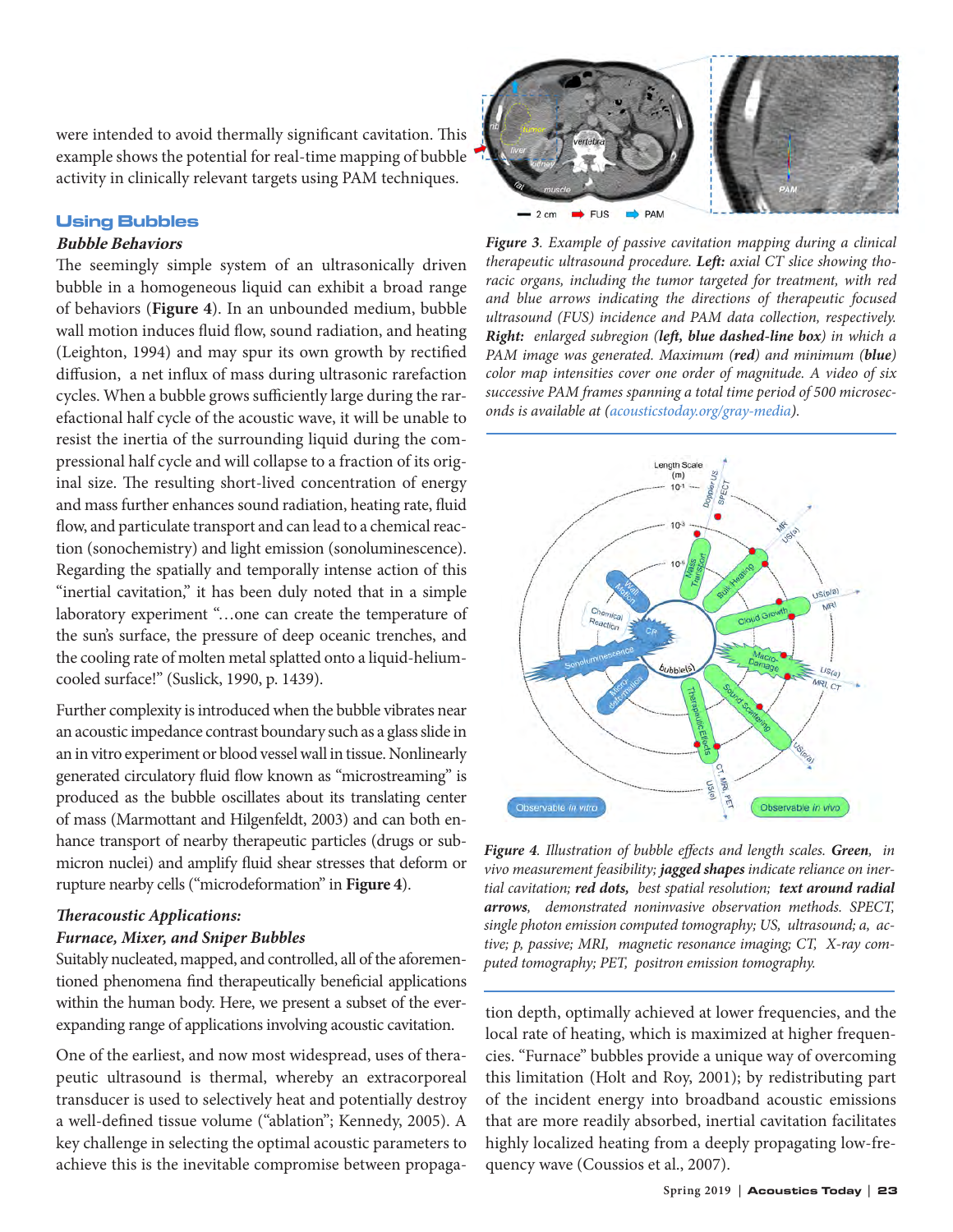

*Figure 5. Nucleation and cavitation detection strategies for a range of emerging theracoustic applications. Top row: passively monitored cavitation-mediated thermal ablation nucleated by locally injected gas-stabilizing particles in liver tissue. Center row: dual-array passively mapped cavitation-mediated fractionation of the intervertebral disc, nucleated by gas-stabilizing solid polymeric particles. Bottom row: single-array passively mapped cavitation-enhanced drug delivery to tumors, following systemic administration of lipid-shelled microbubbles and an oncolytic virus. See text for a fuller explanation.*

24 **|** Acoustics Today **| Spring 2019** This process is illustrated in **Figure 5**, *top row*, using a sample of bovine liver exposed to FUS while monitoring the process with a single-element passive-cavitation detector (PCD). In the absence of cavitation nuclei, the PCD signal is weak and the tissue is unaltered. However, when using these same FUS settings in the presence of locally injected cavitation nuclei, the PCD signal is elevated by an order of magnitude and distinct regions of tissue ablation (in **Figure 5**, *top right***,** *light pink regions* correspond to exposures at three locations) are observed (Hockham, 2013). Because the ultrasound-based

monitoring of temperature remains extremely challenging, exploiting acoustic cavitation to mediate tissue heating enables the use of passive cavitation detection and mapping as a means of both monitoring (Jensen et al.*,* 2013) and controlling (Hockham et al., 2010) the treatment in real time.

There are several emerging biomedical applications where the use of ultrasound-mediated heating is not appropriate due to the potential for damage to adjacent structures, and tissue disruption must be achieved by mechanical means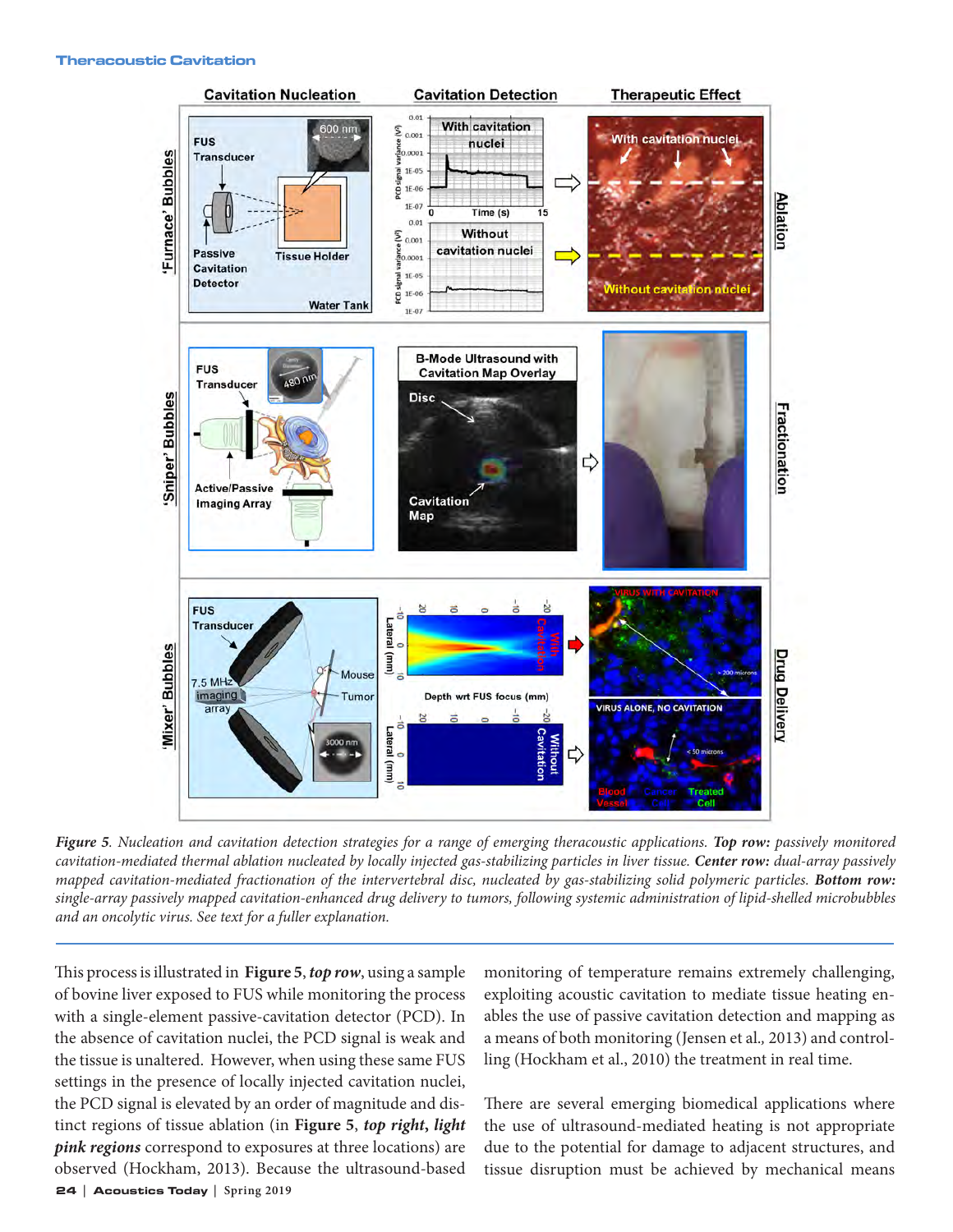alone. In this context, "sniper"-collapsing bubbles come to the rescue by producing fluid jets and shear stresses that kill cells or liquify extended tissue volumes (Khokhlova et al.*,* 2015). More recent approaches, such as in **Figure 5**, *center row*, have utilized gas-stabilizing solid nanoparticles to promote and sustain inertial cavitation activity. In this example, a pair of FUS sources initiate cavitation in an intervertebral disc of the spinal column while a pair of conventional ultrasound arrays is used to produce conventional ("B-mode") diagnostic and PAM images during treatment. The region of elevated cavitation activity (**Figure 5,** *center row, center, red dot* on the B-mode image) corresponds to sources of broadband emissions detected and localized by PAM and also identifies the location and size of destroyed tissue. Critically, this theracoustic configuration has enabled highly localized disintegration of collagenous tissue in the central part of the disc without affecting the outer part or the spinal canal, potentially enabling the development of a new minimally invasive treatment for lower back pain (Molinari, 2012).

Acoustic excitation is not always required to act as the primary means of altering biology but can also be deployed synergistically with a drug or other therapeutic agent to enhance its delivery and efficacy. In this context, "mixer" bubbles have a major role to play; by imposing shear stresses at tissue interfaces and by transferring momentum to the surrounding medium, they can both increase the permeability and convectively transport therapeutic agents across otherwise impenetrable biological interfaces.

One such barrier is presented by the vasculature feeding the brain, which, to prevent the transmission of infection, exhibits very limited permeability that hinders the delivery of drugs to the nervous system. However, noninertial cavitation may reversibly open this so-called blood-brain barrier (see article in *Acoustics Today* by Konofagou, 2017). A second such barrier is presented by the upper layer of the skin, which makes it challenging to transdermally deliver drugs and vaccines without a needle. Recent studies have indicated that the creation of a "patch" containing not only the drug or vaccine but also inertial cavitation nuclei (Kwan et al*.*, 2015) can enable ultrasound to simultaneously permeabilize the skin and transport the therapeutic to hundreds of microns beneath the skin surface to enable needle-free immunization (Bhatnagar et al., 2016). Last but not least, perhaps the most formidable barrier to drug delivery is presented by tumors where the elevated in-

ternal pressure, sparse vascularity, and dense extracellular matrix hinder the ability of anticancer drugs to reach cells far removed from blood vessels. Sustained inertial cavitation nucleated by either microbubbles (Carlisle et al., 2013) or submicron cavitation nuclei (Myers et al., 2016) has been shown to enable successful delivery of next-generation, larger anticancer therapeutics to reach each and every cell within the tumor, significantly enhancing their efficacy.

An example is shown in **Figure 5**, *bottom row*, where a pair of FUS sources was used for in vivo treatment of a mouse tumor using an oncolytic virus (140 nm) given intravenously. In the absence of microbubbles, the PAM image (**Figure 5,** *bottom row, center*) indicates no cavitation, and only the treated cells (**Figure 5,** *bottom row, center, green*) are those directly adjacent to the blood vessel (**Figure 5,** *bottom row, center, red*). However, when microbubbles were coadministered with the virus, the penetration and distribution of treatment were greatly enhanced, correlating with broadband acoustic emissions associated with inertial cavitation in the tumor. Excitingly, noninvasively mapping acoustic cavitation mediated by particles that are coadministered and similarly sized to the drug potentially makes it possible to monitor and confirm successful drug delivery to target tumors during treatment for the very first time.

#### Final Thoughts

Acoustic cavitation demonstrably enables therapeutic modulation of a number of otherwise inaccessible physiological barriers, including crossing the skin, delivering drugs to tumors, accessing the brain and central nervous system, and penetrating the cell. Much remains to be done, both in terms of understanding and optimizing the mechanisms by which oscillating bubbles mediate biological processes and in the development of advanced, indication-specific technologies for nucleating, promoting, imaging, and controlling cavitation activity in increasingly challenging anatomical locations. Suitably nucleated, mapped, and controlled, therapeutic cavitation enables acoustics to play a major role in shaping the future of precision medicine.

#### Acknowledgments

We gratefully acknowledge the continued support over 15 years from the United Kingdom Engineering and Physical Sciences Research Council (Awards EP/F011547/1, EP/L024012/1, EP/K021729/1, and EP/I021795/1) and the National Institute for Health Research (Oxford Biomedical Research Centre). Constantin-C. Coussios gratefully acknowledges support from the Acoustical Society of America under the 2002-2003 F. V. Hunt Postdoctoral Fellowship in Acoustics. Last but not least, we are hugely grateful to all the clinical and postdoctoral research fellows, graduate students, and collaborators who have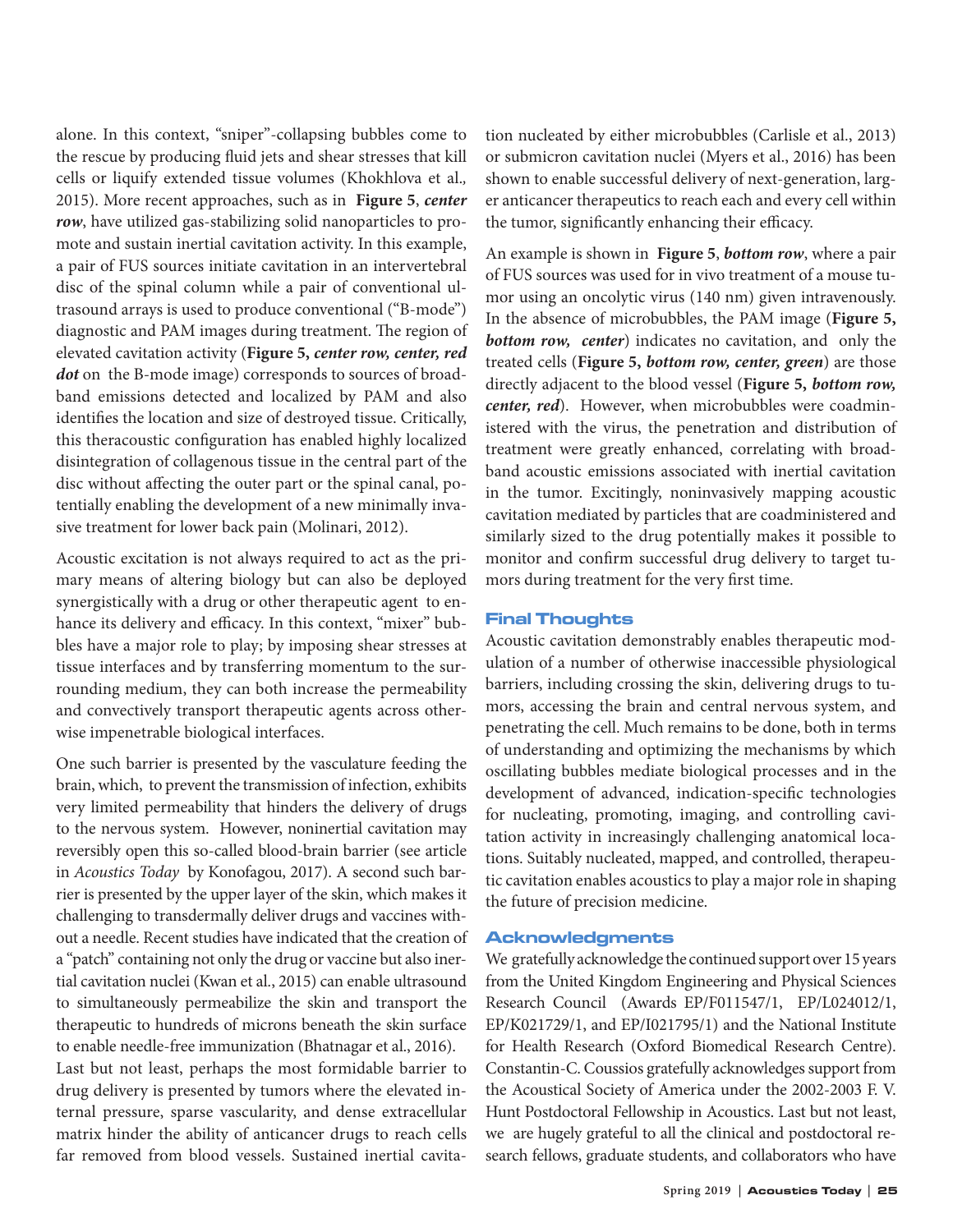contributed to this area of research and to the broader therapeutic ultrasound and "theracoustic" cavitation community for its transformative ethos and collaborative spirit.

#### References

- Ainslie, M. A., and Leighton, T. G. (2011). Review of scattering and extinction cross-sections, damping factors, and resonance frequencies of a spherical gas bubble. *The Journal of the Acoustical Society of America* 130, 3184-3208. https://doi.org/10.1121/1.3628321.
- Arvanitis, C. D., Bazan-Peregrino, M., Rifai, B., Seymour, L. W., and Coussios, C. C. (2011). Cavitation-enhanced extravasation for drug delivery. *Ultrasound in Medicine & Biology* 37, 1838-1852. https://doi.org/10.1016/j. ultrasmedbio.2011.08.004.
- Atchley, A. A., and Prosperetti, A. (1989). The crevice model of bubble nucleation. *The Journal of the Acoustical Society of America* 86, 1065-1084. https://doi.org/10.1121/1.398098.
- Bhatnagar, S., Kwan, J. J., Shah, A. R., Coussios, C.-C., and Carlisle, R. C. (2016). Exploitation of sub-micron cavitation nuclei to enhance ultrasound-mediated transdermal transport and penetration of vaccines. *Journal of Controlled Release* 238, 22-30. https://doi.org/10.1002/jps.23971.
- Burgess, M., and Porter, T. (2015), On-demand cavitation from bursting droplets, *Acoustics Today* 11(4), 35-41.
- Carlisle, R., Choi, J., Bazan-Peregrino, M., Laga, R., Subr, V., Kostka, L., Ulbrich, K., Coussios, C.-C., and Seymour, L. W. (2013). Enhanced tumor uptake and penetration of virotherapy using polymer stealthing and focused ultrasound. *Journal of the National Cancer Institute* 105, 1701-1710. https://doi.org/10.1093/Jnci/Djt305.
- Coussios, C. C., Farny, C. H., ter Haar, G., and Roy, R. A. (2007). Role of acoustic cavitation in the delivery and monitoring of cancer treatment by high-intensity focused ultrasound (HIFU). *International Journal of Hyperthermia* 23, 105-120. https://doi.org/10.1080/02656730701194131.
- Coussios, C. C., and Roy, R. A. (2008). Applications of acoustics and cavitation to non-invasive therapy and drug delivery. *Annual Review of Fluid Mechanics* 40, 395-420. https://doi.org/10.1146/annurev. fluid.40.111406.102116.
- Couture, O., Hingot, V., Heiles, B., Muleki-Seya, P., and Tanter, M. (2018). Ultrasound localization microscopy and super-resolution: A state of the art. *IEEE Transactions on Ultrasonics Ferroelectrics and Frequency Control*  65, 1304-1320. https://doi.org/10.1109/tuffc.2018.2850811.
- Coviello, C., Kozick, R., Choi, J., Gyongy, M., Jensen, C., Smith, P., and Coussios, C. (2015). Passive acoustic mapping utilizing optimal beamforming in ultrasound therapy monitoring. *The Journal of the Acoustical Society of America* 137, 2573-2585. https://doi.org/10.1121/1.4916694.

Dowling, A. P., and Ffowcs Williams, J. (1983). *Sound and Sources of Sound.* Ellis Horwood, Chichester, UK.

- Fox, F. E., and Herzfeld, K. F. (1954). Gas bubbles with organic skin as cavitation nuclei. *The Journal of the Acoustical Society of America* 26, 984-989. https://doi.org/10.1121/1.1907466.
- Gray, M. D., and Coussios, C. C. (2018). Broadband ultrasonic attenuation estimation and compensation with passive acoustic mapping. *IEEE Transactions on Ultrasonics Ferroelectrics and Frequency Control* 65, 1997-2011. https://doi.org/10.1109/tuffc.2018.2866171.
- Haworth, K. J., Bader, K. B., Rich, K. T., Holland, C. K., and Mast, T. D. (2017). Quantitative frequency-domain passive cavitation imaging. *IEEE Transactions on Ultrasonics Ferroelectrics and Frequency Control* 64, 177- 191. https://doi.org/10.1109/tuffc.2016.2620492.
- Hockham, N. (2013). *Spatio-Temporal Control of Acoustic Cavitation During High-Intensity Focused Ultrasound Therapy*. PhD Thesis, University of Oxford, Oxford, UK.

Hockham, N., Coussios, C. C., and Arora, M. (2010). A real-time control-

ler for sustaining thermally relevant acoustic cavitation during ultrasound therapy. *IEEE Transactions on Ultrasonics Ferroelectrics and Frequency Control* 57, 2685-2694. https://doi.org/10.1109/Tuffc.2010.1742.

- Holt, R. G., and Roy, R. A. (2001). Measurements of bubble-enhanced heating from focused, MHz-frequency ultrasound in a tissue-mimicking material. *Ultrasound in Medicine and Biology* 27, 1399-1412.
- Jensen, C., Cleveland, R., and Coussios, C. (2013). Real-time temperature estimation and monitoring of HIFU ablation through a combined modeling and passive acoustic mapping approach. *Physics in Medicine and Biology* 58, 5833. https://doi.org/10.1088/0031-9155/58/17/5833.
- Kennedy, J. E. (2005). High-intensity focused ultrasound in the treatment of solid tumours. *Nature Reviews Cancer* 5, 321-327. https://doi.org/10.1038/ nrc1591.
- Khokhlova, V. A., Fowlkes, J. B., Roberts, W. W., Schade, G. R., Xu, Z., Khokhlova, T. D., Hall, T. L., Maxwell, A. D., Wang, Y. N., and Cain, C. A. (2015). Histotripsy methods in mechanical disintegration of tissue: towards clinical applications. *International Journal of Hyperthermia* 31, 145- 162. https://doi.org/10.3109/02656736.2015.1007538.
- Konofagou, E. E. (2017). Trespassing the barrier of the brain with ultrasound. *Acoustics Today* 13(4), 21-26.
- Kwan, J. J., Graham, S., Myers, R., Carlisle, R., Stride, E., and Coussios, C. C. (2015). Ultrasound-induced inertial cavitation from gas-stabilizing nanoparticles. *Physical Review E* 92, 5. https://doi.org/10.1103/PhysRevE.92.023019.
- Leighton, T. G. (1994). *The Acoustic Bubble*. Academic Press, London, UK.
- Li, T., Khokhlova, T. D., Sapozhnikov, O. A., O'Donnell, M., and Hwang, J. H. (2014). A new active cavitation mapping technique for pulsed HIFU applications-bubble doppler. *IEEE Transactions on Ultrasonics Ferroelectrics and Frequency Control* 61, 1698-1708. https://doi.org/10.1109/ tuffc.2014.006502.
- Lyon, P. C., Gray, M. D., Mannaris, C., Folkes, L. K., Stratford, M., Campo, L., Chung, D. Y. F., Scott, S., Anderson, M., Goldin, R., Carlisle, R., Wu, F., Middleton, M. R., Gleeson, F. V., and Coussios, C. C. (2018). Safety and feasibility of ultrasound-triggered targeted drug delivery of doxorubicin from thermosensitive liposomes in liver tumours (TARDOX): A single-centre, open-label, phase 1 trial. *The Lancet Oncology* 19, 1027- 1039.
- Marmottant, P., and Hilgenfeldt, S. (2003). Controlled vesicle deformation and lysis by single oscillating bubbles. *Nature* 423, 153-156. https://doi.org/10.1038/nature01613.
- Matula, T. J., and Chen, H. (2013). Microbubbles as ultrasound contrast agents. *Acoustics Today* 9(1), 14-20.
- Molinari, M. (2012). *Mechanical Fractionation of the Intervertebral Disc.* PhD Thesis, University of Oxford, Oxford, UK.
- Myers, R., Coviello, C., Erbs, P., Foloppe, J., Rowe, C., Kwan, J., Crake, C., Finn, S., Jackson, E., Balloul, J.-M., Story, C., Coussios, C., and Carlisle, R. (2016). Polymeric cups for cavitation-mediated delivery of oncolytic vaccinia virus. *Molecular Therapy* 24, 1627-1633. https://doi.org/10.1038/ mt.2016.139.
- Rapoport, N., Gao, Z. G., and Kennedy, A. (2007). Multifunctional nanoparticles for combining ultrasonic tumor imaging and targeted chemotherapy. *Journal of the National Cancer Institute* 99, 1095-1106. https://doi.org/10.1093/jnci/djm043.
- Rieke, V., and Pauly, K. (2008). MR thermometry. *Journal of Magnetic Resonance Imaging* 27, 376-390. https://doi.org/10.1002/jmri.21265.
- Stride, E. P., and Coussios, C. C. (2010). Cavitation and contrast: The use of bubbles in ultrasound imaging and therapy. *Proceedings of the Institution of Mechanical Engineers, Part H: Journal of Engineering in Medicine* 224, 171-191. https://doi.org/10.1243/09544119jeim622.
- Suslick, K. S. (1990). Sonochemistry. *Science* 247, 1439-1445. https://doi.org/10.1126/science.247.4949.1439.
- ter Haar, G., and Coussios, C. (2007). High intensity focused ultrasound: physical principles and devices. *International Journal of Hyperthermia* 23, 89-104. https://doi.org/10.1080/02656730601186138.